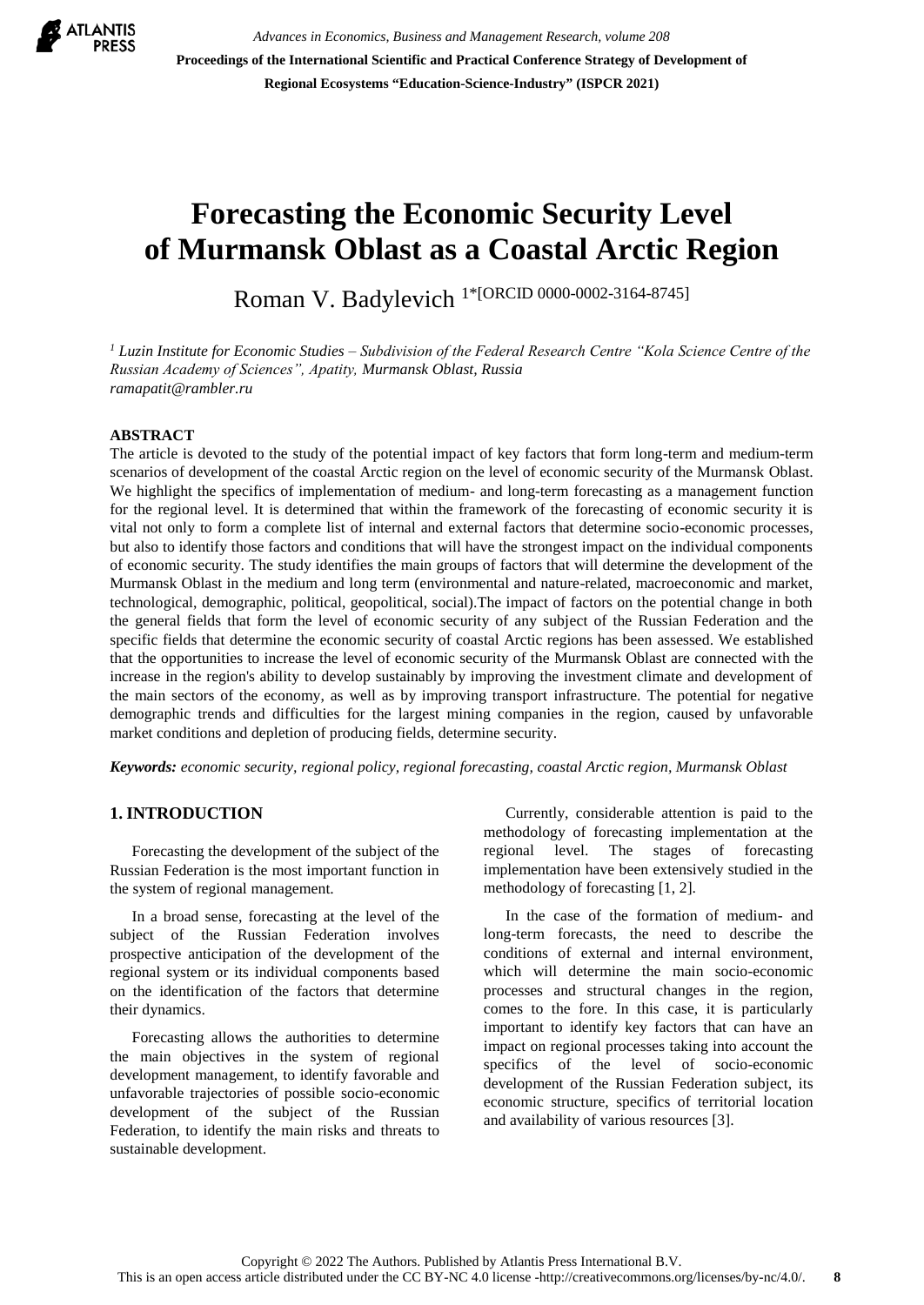It should be noted that the calculation of forecast values of quantitative parameters of socio-economic development of the region cannot be the key task in medium- and long-term forecasting. This position is due to the multiplicity of various factors influencing the dynamics of the region's development indicators, which makes it virtually impossible to build a fullfledged forecast model of key indicators in the medium and long term [4].

One of the most important areas of implementation of forecasting of regional systems development is the forecasting of the dynamics of economic security level. Economic security of a region is the state of various spheres that determine the socio-economic position of a subject of the Russian Federation, ensuring sustainable development and a sufficient level of independence from the influence of external factors [5].

Forecasting the level of economic security of the regional system allows us to estimate the potential of socio-economic development of the subject of the Russian Federation [6], as well as the probability and scale of crisis situations in case of negative scenario conditions [7].

The importance of forecasting economic security increases significantly in conditions of high turbulence in the external environment, the emergence of new crisis phenomena and increased dynamism of fundamental factors affecting socioeconomic processes at various levels. These conditions require us to study the influence of factors and conditions on the level of economic security of the regions, which are significantly affected by the negative impact of macroeconomic phenomena due to the specifics of economic structure, specifics of territorial location and high dependence on the state of world resource markets. Such regions should include constituent entities of the Russian Federation that are fully or partially located in the Arctic Zone of the Russian Federation (ASRF) and have a coastal position. These regions, on the one hand, provide a significant part of the production of a variety of natural resources, making a significant contribution to the GDP of the country, and on the other hand, due to their unique spatial location, are of strategic importance in the system of national security [8].

The system of forecasting implementation for the Arctic coastal regions due to the uniqueness of their natural potential, increased importance for the regional economy of marine economic activity, territorial remoteness from the metropolitan subjects of the Russian Federation is specific, which makes

the study of issues of assessment and analysis of factors and conditions for forming forecasts of the dynamics of the economic security level for such regions especially relevant.

# **2. MATERIALS AND METHODS**

The purpose of this study is to assess the impact of key factors determining different scenarios of development of the coastal Arctic region on the state of its economic security.

In order to achieve the goal, the paper will address the tasks related to the analysis of the features of development of the Murmansk Oblast as a coastal Arctic region, identifying the main factors that determine the long-term scenarios of development of the region, and assessing their possible impact on the level of economic security of the Murmansk Oblast.

The methodological basis is formed by the studies of leading scientists in the field of forecasting the development of regional systems, as well as the author's earlier studies in the field of assessing regional economic security.

At the stage of identifying the main groups of factors determining the long-term development of the Murmansk Oblast, such scientific methods as generalization, classification, synthesis were applied. In order to identify the key factors, the results of a large-scale study conducted by scientists of the Kola Science Centre of the Russian Academy of Sciences were used, in which scenarios of the Murmansk Oblast development in the context of global changes in the Arctic were formed [9].

At the stage of assessing the impact of the identified factors on the dynamics of the level of economic security of the Murmansk Oblast, the expert method is applied, based on the survey of a group of scientists performing research within the project "Identification of problems and development of approaches to ensure economic security of the coastal Arctic regions in the new geopolitical conditions". The congruence of opinions of at least 75% of the total number of experts was accepted as the lower limit of significance of the influence of a particular factor on the components of economic security of the region.

The general (the region's ability for sustainable development, sustainability of the region's financial system, dependence of the economy on imports of major products, poverty and unemployment, scientific potential, quality of life, demographics,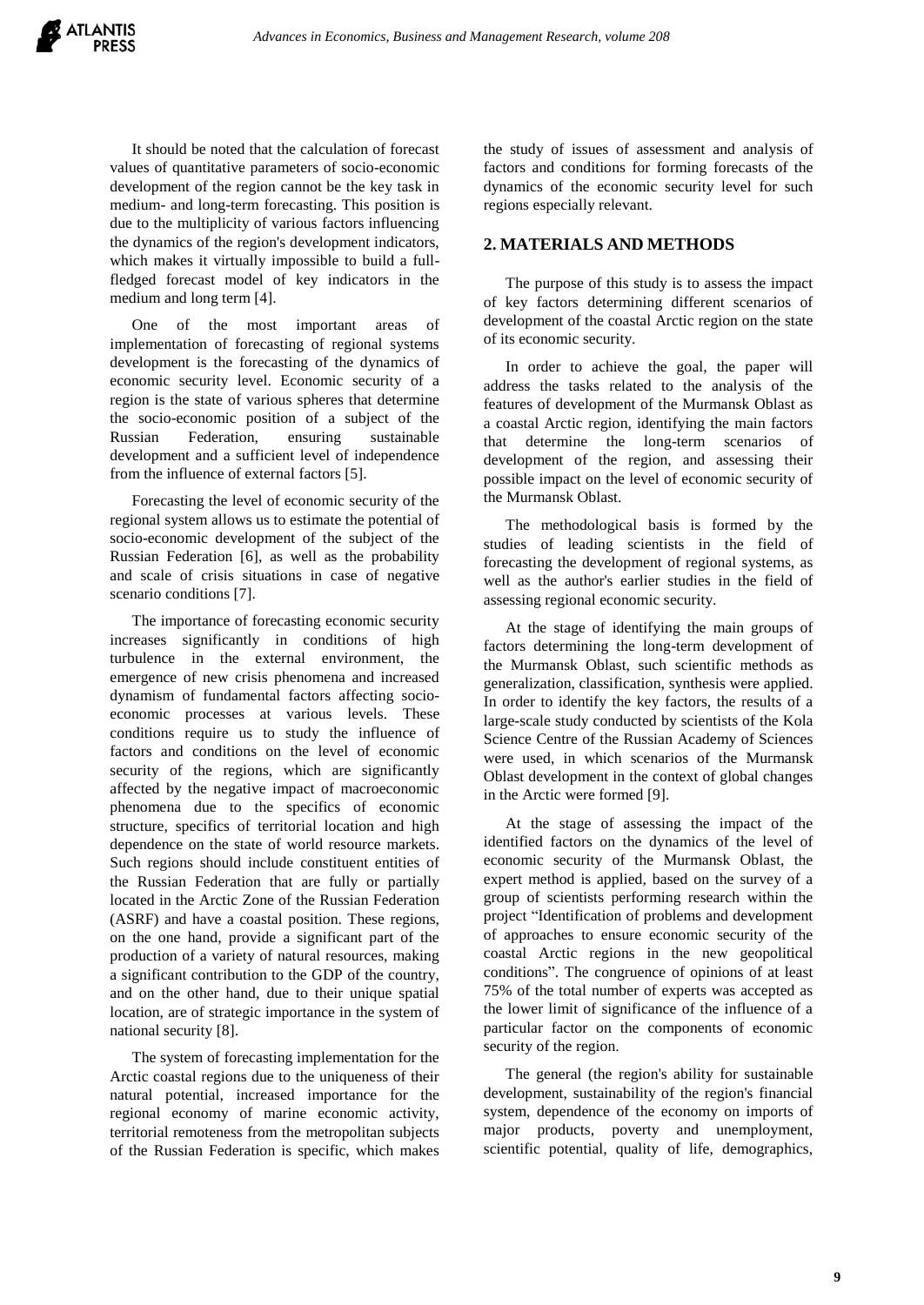ecology) and specific areas (structure of the region's economy and place of industries related to maritime activities in the regional economy system, availability of transport infrastructure; increase in the cost of economic activity and life of the population) are identified as key components determining the level of economic security of the subject of the Russian Federation. The methodology for assessing the level of economic security of the coastal Arctic region was presented in detail by the author in a previously published paper [10].

# **3. RESULTS**

## **3.1 Key features of the Murmansk Oblast as a coastal Arctic region**

To identify the key factors that will determine the development of the state of the Murmansk Oblast in the mid- and long term, it is necessary to identify the specifics of socio-economic development of this subject of the Russian Federation.

Murmansk Oblast is a region located in the northwest of Russia that has a coastal position. The territory of the region is entirely in the Russian Arctic. The peculiarities of the spatial location of the region are its access to the ice-free Kola Bay of the Barents Sea, as well as its cross-border position.

The region is characterized by a fairly low population density (63rd place among the constituent entities of the Russian Federation) and a steady decline in the number of permanent residents in recent years due to both natural decrease and migration outflow. At the same time, the Murmansk Oblast is among the top ten regions in terms of personal income.

In the structure of the added value of the Murmansk Oblast the leading place belongs to such industries as agriculture, forestry, hunting, fishing and fish farming, mining (there are large enterprises of phosphate and iron ore mining), manufacturing (primarily, metallurgical and food production) and transport industry.

The consolidated budget of the Murmansk Oblast is deficient, however, in recent years the level of subsidies from the federal budget is relatively low.

The region is characterized by a high level of investment activity. For example, in terms of investment in fixed capital per capita, in 2020 the region was in the ninth place, which is rather high, also the Murmansk Oblast is among the top ten

Russian regions in terms of investment attractiveness.

Next, let us present the state of the areas determining the level of economic security of the Murmansk Oblast as a coastal Arctic region.

A specific feature of the economy of the Murmansk Oblast is specialization in the industries related to the coastal position of the region. Thus, the fishing and fish-farming industry accounts for more than 10% of the gross regional product.

There are three seaports (Murmansk, Kandalaksha and Vitino) in the Murmansk region, one of which is among the largest in the Northern Sea Route (located in the capital of the Kola region).Recently, the volume of traffic through the ports of the region has been increasing, and the infrastructure of the Murmansk seaport is being actively developed. The Murmansk Oblast is one of the few regions where the structure of the transport industry is dominated by sea transport. At the same time, the level of development of other modes of transport is not so high. In particular, the region is characterized by low density of public roads with hard surface, among the roads of the regional level the share of meeting modern normative requirements does not exceed 40%.Despite a fairly high density of railways, many towns in the region are not connected by rail.

In the Murmansk region, there is a low manifestation of the factor of increasing the cost of economic activity and the life of the population as one of the parameters for assessing the level of economic security of the coastal Arctic region. The region is among the constituent entities located relatively close to the federal centers, which makes transport costs for doing business relatively low.

At the same time, the high average income level of the population partially compensates for the higher cost of goods and services for residents of the region. It should be noted that the Murmansk Oblast is characterized by high fuel consumption due to harsh climatic conditions.

# **3.2 The main factors determining the state of economic security of the Murmansk Oblast in the long term**

Among the factors that can potentially affect the socio-economic processes and the level of economic security of the Murmansk Oblast, the following groups should be highlighted: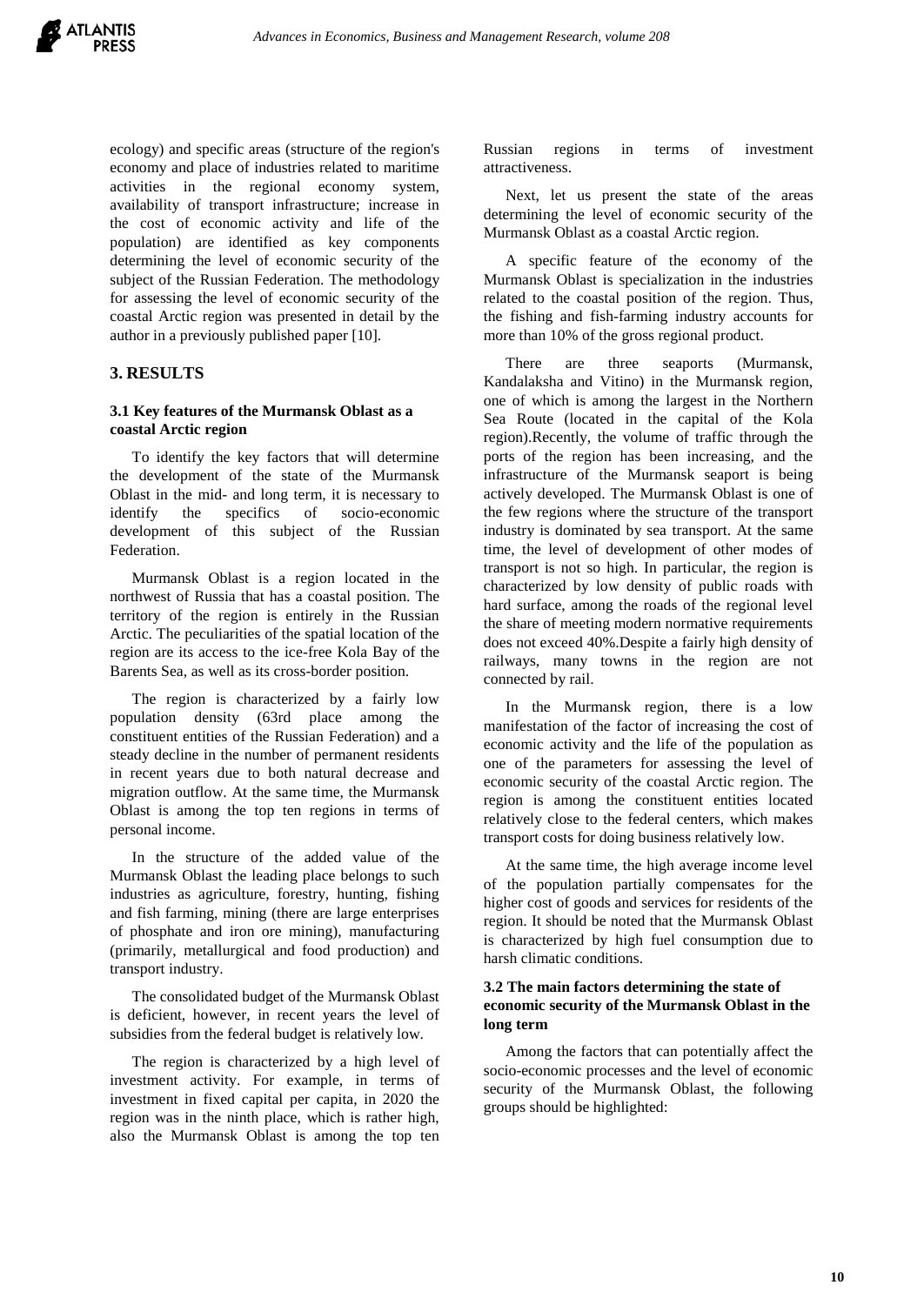

# *1) Environmental and natural resource management factors*

This group of factors is quite broad and includes, first of all, climatic changes affecting economic activity in the region and changes in the conditions of large enterprises of the sphere of extraction of mineral resources. Let us highlight several factors of this group which can have the most significant impact on the Murmansk Oblast:

- global warming;
- depletion of some major mineral deposits in the region;
- discovery of new deposits of mineral resources on the territory of the region, the extraction and processing of which will prove to be economically attractive in the conditions of technological development;
- increased environmental requirements;
- increasing negative impact of industrial production on the ecology of the Murmansk Oblast.

#### *2) Macroeconomic and market factors*

Macroeconomic and market factors will primarily affect the efficiency of extractive and manufacturing industries, the region's fiscal potential and the living standards of the Murmansk Oblast population. In this group, we identify the following medium- and long-term impact factors:

- demand and price levels for raw materials produced in the region (phosphate rock, iron ore, etc.)
- increased competition and higher demands for products in the markets of raw materials produced by large industrial structures of the region;
- activation of the state policy aimed at the development of small and medium-sized businesses, increasing the availability of credit resources, realization of the investment potential of the region;
- high inflation, rising prices for fuel and utilities;
- the emergence of new financial crises;
- intensification of the use of tools to improve the investment climate in the region, including through the creation of special economic zones, the provision of preferential

conditions to large investors, the implementation of public-private partnership schemes.

#### *3) Technological factors*

The introduction of new technologies can affect both the development of the main economic sectors of the Murmansk Oblast and improve the quality of life of the population. The most likely factors in this group are:

- emergence and introduction of new mining and processing technologies;
- development of technologies and informatization processes in services, transport, communications and social spheres;
- increased emphasis on science and scientific development.

#### *4) Demographic changes*

In the medium and long term, demographic changes in the Murmansk Oblast can be influenced by the following factors:

- strengthening of national and regional policies aimed at improving the demographic situation;
- increasing differentiation of living standards of the population by regions;
- reduction in the need for labor force in the region (due to the introduction of new technologies, transition to rotational methods of development in the North, depletion of resource bases).

#### *5) Political factors*

Political changes will be manifested primarily in the increase/decrease of interest in the development of the Russian Arctic territories in general and the Murmansk region in particular, as well as changes in the intensity of contacts with the countries bordering the region. The most significant factors of this group include:

- maintaining the policy of confrontation with Western partners, intensification of sanctions from European countries and the U.S., orientation towards Asian markets;
- change of political power and revision of relations with Western countries;
- increased interest in Arctic research and development at the national level.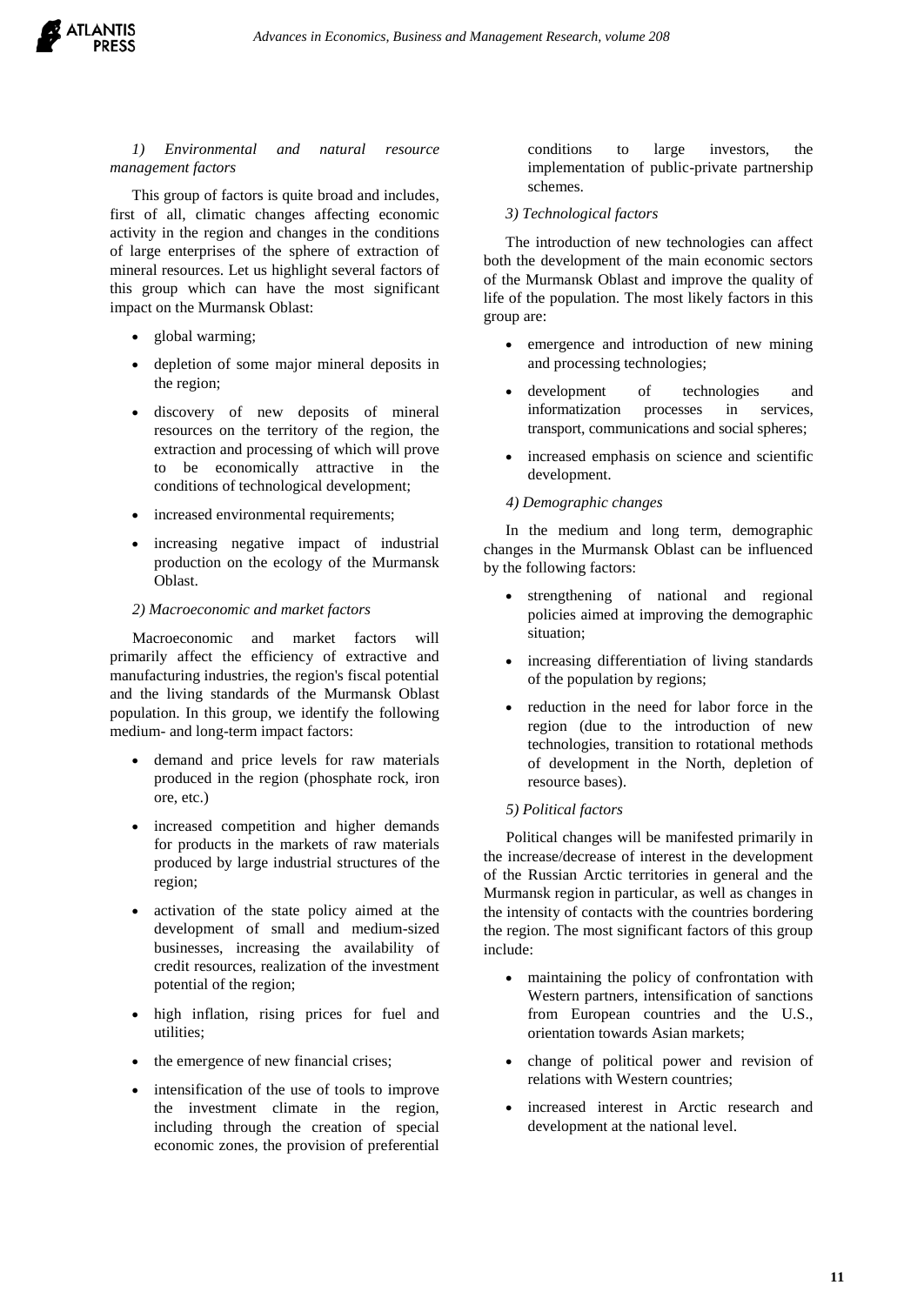

# *6) Geopolitical factors*

Among the most likely geopolitical factors that can affect the scenarios of development and the level of economic security of the Murmansk Oblast we highlight:

- increasing geopolitical tensions in international relations;
- the emergence of new and intensified existing disagreements on the zoning and border approval in the Arctic;
- the continued or increased impact of the pandemic on the intensity of economic processes, international movements and openness of borders;
- development of the Northern Sea Route.

## *7) Social factors*

Among the social factors that can influence the development of the Murmansk Oblast we should highlight:

- increasing the educational level of the population;
- increasing the role of civil society and the level of social responsibility of business.

## **4. DISCUSSION**

Let us assess the impact of the identified factors determining the forecasts of development of the Murmansk Oblast on the components of economic security of the region (*Table 1*).

**Table 1.** Influence of the factors determining the forecasts of development of the Murmansk Oblast on the components of economic security of the region

| Group                                                       | <b>Factors</b>                                                                                    | Region's capacity for sustainable<br>development | Sustainability of the financial<br>system of the region | Dependence of the economy on<br>imports of essential products | Poverty and unemployment rates | Scientific potential | Quality of life | <b>Demographics</b> | Environmental situation | Dependence on industries related<br>to maritime activities | Transport infrastructure availability | Higher cost of commercial<br>activities | FINAL IMPACT |
|-------------------------------------------------------------|---------------------------------------------------------------------------------------------------|--------------------------------------------------|---------------------------------------------------------|---------------------------------------------------------------|--------------------------------|----------------------|-----------------|---------------------|-------------------------|------------------------------------------------------------|---------------------------------------|-----------------------------------------|--------------|
|                                                             | gradual warming                                                                                   | ↑                                                |                                                         |                                                               |                                |                      |                 |                     |                         |                                                            |                                       | ↑                                       | $+2$         |
| management factors<br>Environmental and<br>natural resource | depletion of large mineral deposits                                                               | ↓                                                |                                                         |                                                               | V                              |                      |                 | V                   |                         | ∿                                                          |                                       |                                         | -6           |
|                                                             | development of new resource deposits                                                              | ↑                                                | ѧ                                                       |                                                               | ↑                              |                      |                 |                     |                         |                                                            |                                       |                                         | $+4$         |
|                                                             | increased environmental requirements                                                              |                                                  |                                                         |                                                               |                                |                      |                 |                     | ∧                       |                                                            |                                       | ↓                                       | $\mathbf 0$  |
|                                                             | increased negative impact of industrial<br>production on the environment                          |                                                  |                                                         |                                                               |                                |                      | ∿               |                     |                         |                                                            |                                       |                                         | $-3$         |
| Macroeconomic and market factors                            | increase in demand and the level of prices<br>for raw materials produced in the region            |                                                  |                                                         |                                                               | ⋀                              |                      |                 |                     |                         |                                                            |                                       |                                         | $+2$         |
|                                                             | lower demand and price levels for raw<br>materials mined in the region                            |                                                  |                                                         |                                                               | √                              |                      |                 |                     |                         | ↓                                                          |                                       |                                         | -4           |
|                                                             | increased competition and higher product<br>requirements in raw material markets                  | ∿                                                |                                                         |                                                               |                                |                      |                 |                     |                         |                                                            |                                       | ∿                                       | $-2$         |
|                                                             | intensification of the policy aimed at the<br>development of small and medium-sized<br>businesses | ∧                                                |                                                         |                                                               | ↑                              |                      |                 |                     |                         |                                                            |                                       |                                         | $+2$         |
|                                                             | high inflation, rising fuel and utilities prices                                                  |                                                  |                                                         |                                                               | V                              |                      |                 |                     |                         |                                                            |                                       |                                         | $-2$         |
|                                                             | the emergence of new financial crises                                                             |                                                  | ∿                                                       |                                                               | ↓                              |                      |                 |                     |                         |                                                            |                                       |                                         | $-2$         |
|                                                             | implementation of tools to improve the<br>investment climate in the region                        |                                                  | ↑                                                       |                                                               |                                |                      |                 |                     |                         |                                                            | 个                                     |                                         | $+2$         |
| Technolo<br>factors<br>gical                                | emergence and implementation of new<br>mining and processing technologies                         | ∧                                                |                                                         |                                                               |                                | ↑                    |                 |                     |                         |                                                            |                                       |                                         | $+2$         |
|                                                             | development<br>$\overline{of}$<br>informatization<br>technologies in various spheres              |                                                  |                                                         |                                                               |                                |                      | ↑               |                     |                         |                                                            |                                       |                                         | $+1$         |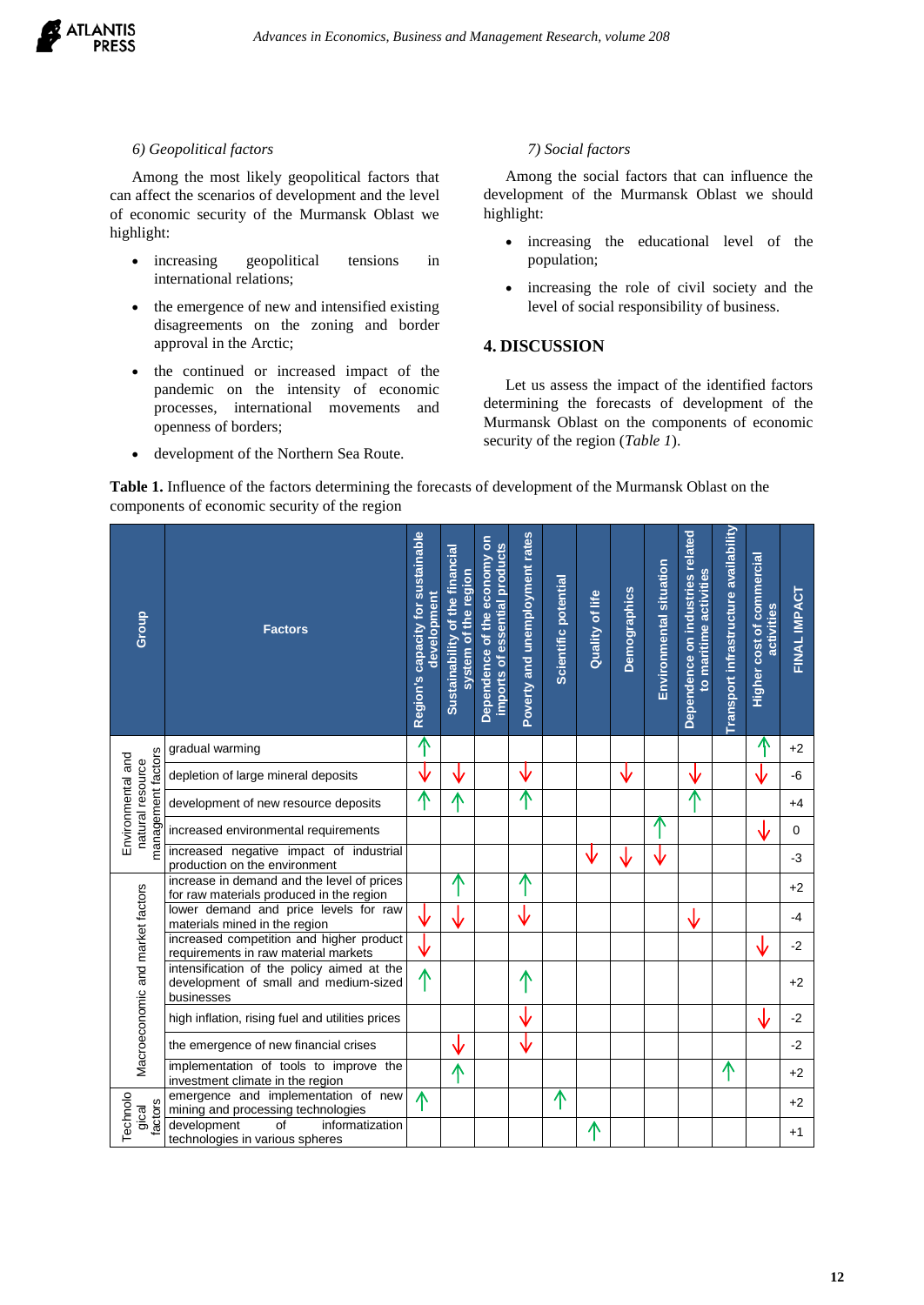|                         | increased emphasis on science and<br>scientific development                                |      |            |                    |      |      |      |      |          |      |      |    | $+1$ |
|-------------------------|--------------------------------------------------------------------------------------------|------|------------|--------------------|------|------|------|------|----------|------|------|----|------|
|                         |                                                                                            |      |            |                    |      |      |      |      |          |      |      |    |      |
| Demographic<br>factors  | strengthening policies aimed at improving<br>the demographic situation                     | ∧    |            |                    |      |      |      |      |          |      |      |    | $+3$ |
|                         | differentiation<br>increasing<br>living<br>in<br>standards of the population by regions    |      |            |                    |      |      |      |      |          |      |      |    | $-2$ |
|                         | reduced need for labour force in the<br>region                                             |      |            |                    | ₩    |      |      | Ŵ    |          |      |      |    | $-2$ |
| Political<br>factors    | maintaining a policy of confrontation with<br>Western partners                             |      |            | Ж                  |      |      |      |      |          |      |      |    | $+1$ |
|                         | change of political power and review of<br>relations with Western countries                |      |            | $\mathbf{\hat{v}}$ |      |      |      |      |          |      |      |    | $-1$ |
|                         | increasing interest in Arctic research and<br>development at the national level            | ⋀    | Λ          |                    | ∧    |      |      |      |          |      | 不    |    | +4   |
| Geopolitical<br>factors | in<br>increasing<br>geopolitical<br>tensions<br>international relations                    |      |            |                    |      | ∿    |      |      |          |      |      |    | -1   |
|                         | increased<br>Arctic<br>disagreement over<br>boundary setting                               | ∿    |            |                    |      |      |      |      |          |      |      |    | $-1$ |
|                         | persistence or increasing impact of the<br>COVID-19 pandemic                               |      | $\sqrt{2}$ |                    | Ŵ    |      |      |      |          |      |      |    | $-2$ |
|                         | development of the Northern Sea Route                                                      | ⋀    |            |                    | 不    |      |      |      |          |      | ⋀    |    | $+3$ |
| Social<br>factors       | improving the educational level of the<br>population                                       |      |            |                    |      | ∧    |      |      |          |      |      |    | $+1$ |
|                         | increasing the role of civil society and the<br>level of social responsibility of business |      |            |                    |      |      | ∧    |      |          |      |      |    | $+1$ |
| <b>FINAL IMPACT</b>     |                                                                                            | $+3$ | 0          | 0                  | $-1$ | $+2$ | $+1$ | $-3$ | $\Omega$ | $-1$ | $+3$ | -3 |      |

*Source:* Compiled by the authors

According to the data presented in the table, we see that the strongest positive impact on the level of economic security of the Murmansk Oblast in the medium and long term, as experts state, can be provided by industrial development of new resource deposits, increased interest in the study and development of the Arctic at the national level, intensified policy aimed at improving the demographic situation in the country in general and the Murmansk Oblast in particular, and the development of the Northern Sea Route.

At the same time, the following factors form the greatest risks when ensuring a sufficient level of economic security: depletion of large mineral deposits, reduced demand and price level for raw materials extracted in the region, increased negative impact of industrial production on the environment.

# **5. CONCLUSION**

In the system of implementation of long-term forecasting of economic security of the Arctic coastal region, the central place is occupied by the identification of key factors that shape the development of the regional system and their potential change.

From the position of systematization of such factors it seems significant to classify them according to the sphere of application and character of impact (positive or negative).

The aggregate impact of the identified key factors allows us to form long-term scenarios of changes in the level of economic security of regional systems and possible trajectories of regional development.

The study identified the factors that can have the strongest positive impact on the level of economic security of the Murmansk Oblast in the medium and long term, as well as the factors that have the greatest risks.

It was established that the increase in economic security of the Murmansk Oblast will be promoted primarily by the factors influencing the development of extractive industries in the region (development of new industrial fields), as well as the factors determining the possibility of increasing the provision of the region with transport infrastructure (implementation of Arctic development programs at the federal level, increasing the interest and importance of transportation along the Northern Sea Route).

The main risks to the Murmansk Oblast's economic security are associated with the preservation and strengthening of negative demographic trends due to the difficult situation in the labor market and insufficient standard of living, as well as the decline in the efficiency of large industrial enterprises in the region, whose functioning can be significantly affected by the